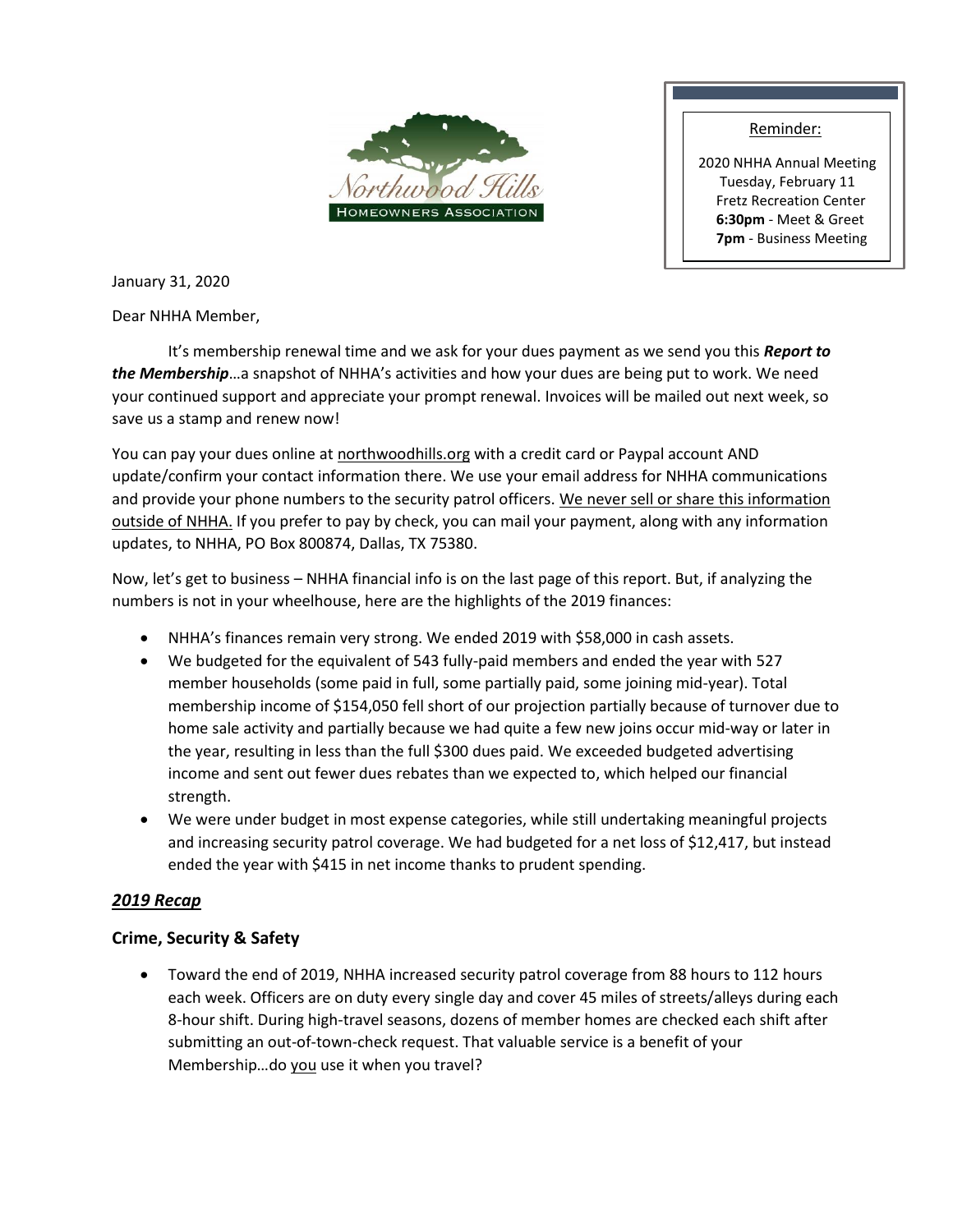- Our provider since 2017, United American Security (formerly Top Gun), was acquired last year by GardaWorld. We have been pleased with their well-marked cars and the increased visibility in the neighborhood. We employ 3 full-time officers throughout the week, 2 of which have longterm experience in the neighborhood. As always, we welcome your feedback about the service provided by the patrol, because it will help to improve services.
- NHHA has been diligent in tracking criminal incidents, following up with those who have experienced a crime (when possible), and reporting statistics, trends and prevention tips to you through periodic Security Snapshots or Crime Alerts, when necessary. We know security is your number one concern, and therefore it is the primary focus of this Association's efforts and accounts for almost two-thirds of the annual budget BEFORE any special activities, programs or initiatives.
- After the Dallas Police Department launched a new crime reporting system a few years ago, less detail was publicly available due to legal restrictions regarding privacy issues. We try to combat this by staying connected to neighborhood liaisons at DPD and subscribing to an independent reporting service to make sure we can monitor crime in and around our area and accurately report to you as best we can. We also rely on you to keep us informed, so please alert us if you experience a criminal incident.
- In 2019, overall reported criminal incidents totaled 50, up from 47 in 2018. Four residents reported burglaries to their habitation, two of which appeared to be forced entry. This compares to three burglaries in 2018. BMVs [Burglary of a motor vehicle] topped out at thirteen, compared to seven in the year prior. We had just five reported cases of criminal mischief, continuing on a downward trend over the last few years. Two people reported having been robbed [Burglary committed with confrontation] compared to just one in 2018. There were no reported UUMVs [Unauthorized Use of a Motor Vehicle] and thankfully zero homicides. The category that showed a pretty significant uptick, however, was thefts, increasing from eight incidents reported in 2018 to twenty-six in 2019. This included nine incidents of fraud, credit card theft and identity theft. Shoplifting [including removal of packages from front porches] and the stealing of auto accessories and other personal property were also reported in this category.
- Our neighborhood consists of over 1150 homes. While one crime is too many, a total of 50 over the course of 365 days is quite remarkable, given the statistics we have seen in some years over the last decade. I hope this is the combined result of NHHA efforts and increased diligence by our residents in being more proactive in preventing and deterring crime, and not just a failure to report. Our data comes directly from DPD, so we can only report statistics based on incidents in their database. If an incident doesn't get reported, it didn't happen for tracking purposes.
- NHHA recently updated our Crime and Security Guidebook with tips on how to avoid becoming a victim. Please visit the Security section of our website to download a copy. While you're there, check out the details for our one-time dues rebate offer for having a surveillance camera on your property that stores footage. Also, if you need a security yard sign, let us know!

#### **Neighborhood Improvements/Beautification**

 NHHA maintains or underwrites 10 neighborhood medians, including irrigation, mowing, weeding, cleaning, and planting seasonal flowers and perennials. We strive to use less water and get longer lifespans out of our plantings, while providing the manicured, upscale look you expect. In 2019, we routinely had to replace damaged sprinkler heads and the largest culprit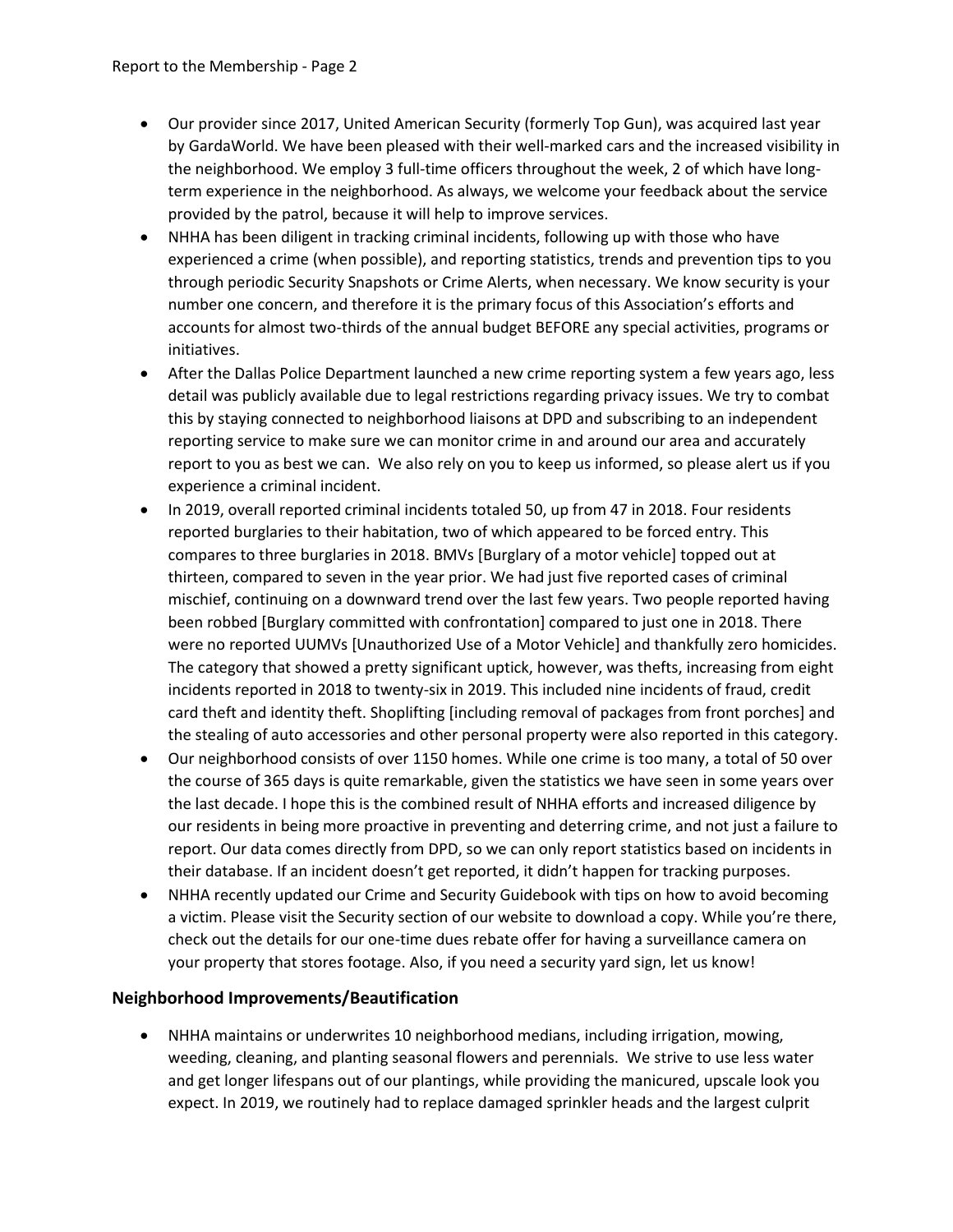appeared to be related to bulk trash being placed in our medians. Either the bulky items themselves damaged the sprinkler heads, or the equipment used by the City did during pick-up. Please refrain from placing any bulk or brush items in our medians, as they are not a public dumping ground.

- After a major overhaul to our medians in 2018, we focused on maintenance and seasonal plantings in 2019. The previous improvements made around the marker at the corner of Spring Valley and Hillcrest didn't persist, so we're making the beautification of that median a priority in 2020. We also plan to address some of our median trees this year, most notably the ones on Meadowcreek.
- Oak wilt has tormented Northwood Hills for many years, and NHHA has disseminated guidance through MemberMails, newsletter articles, pamphlets, and even an informational session with a Texas A&M Forest Service rep. The best advice is "don't trim your oaks unless it is very, very cold…and have your tree crew paint the cuts." If you'd like more information about oak wilt, visit the Archive section of our website.

#### **Membership and Member Benefits**

 Our total number of member households dropped from 2018 to 2019, mostly due to strong home sales and steady turnover. When members knew they were listing their house in 2019, they typically didn't renew first. We used our new resident outreach to try and get those memberships back after the home changed hands, but even our impressive success rate of over 50% still meant less in dues collected because it wasn't for a full year. We can always use help from you in this area – if you're selling this year, consider paying a pro-rated amount instead of foregoing membership entirely. Or, pay the full year's dues and we'll let your buyer inherit your membership for the rest of the year. If you see a new neighbor move in, please mention our Association, especially if you never saw a for sale sign go up. We rarely find out about private sales, so we need your assistance in reaching those new residents. We appreciate your contributions to growing our membership. The more members we have, the more we can do for the neighborhood.

#### **Signage**

- The NHHA alley, curb address and No Solicitors signs are popular member benefits. We paint curb numbers in the first year of membership and then again on an as-needed basis. If yours is worn or unreadable, let us know. If you need a replacement alley or No Sol sign, again…just tell us. When we receive your dues each year, we mail your updated mailbox decal that promotes our armed security patrol. A couple years ago, we unveiled a custom NHHA yard sign announcing our armed security and video surveillance that can be placed by your front door, gate, or any other access point. Each member household is entitled to one free of charge, so let us know if you haven't requested one yet and we'll deliver it to your home. An example can be found in the Security section of our website.
- We continue to place two dozen bulk trash reminder signs throughout the neighborhood each month. This has resulted in greater awareness and a reduction in trash placed on the curb before the collection window. Save the schedule printed on the back page of each edition of the quarterly Breeze newsletter if you want another monthly reminder.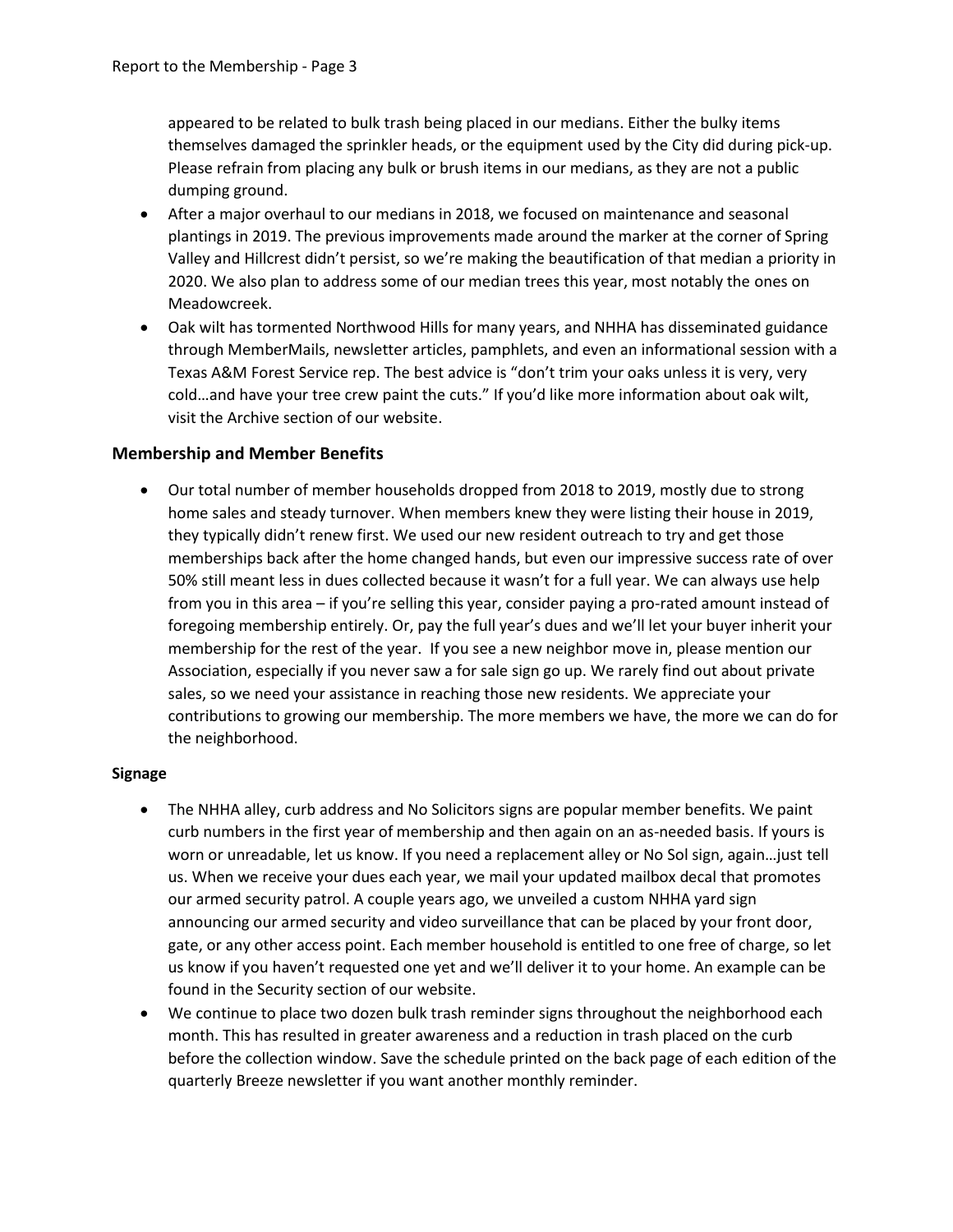#### **Communications**

- In 2019 we produced and mailed our quarterly print newsletter, The Northwood Hills Breeze, to more than 1150 households. Among other things, it serves as a great marketing tool to nonmembers, shares our members' pride about their graduates, recaps our fun neighborhood events and holidays, provides tips to prevent oak wilt and West Nile Virus, keeps you abreast of our local real estate market, and best of all gets underwritten by local advertisers.
- We distributed about 40 MemberMail emails, bringing you a wide variety of city, neighborhood, election, business and entertainment information (and helping reunite many lost pets with their owners). Our database includes almost 900 Member email addresses, and routinely 50-60% of people open each MemberMail. Also, about 1,000 individual emails are exchanged between NHHA and Members each year. Your questions and feedback are important…stay in touch with us and keep them coming!
- In 2019, we added more features to our website so that you could easily contact a Board Member, pay your dues, see pictures from our fun events, find an old edition of the Breeze, or download an out-of-town home check form. Not only did we want to make this communication tool more useful for our members, but we also wanted prospective residents/members to easily see what makes Northwood Hills a great place to live.

#### **Events/Programs**

- We've hosted the NHHA Paper Shredding and Electronics Recycling Event for the past 5 years and its popularity continues to grow. Members have dropped off thousands of pounds of paper to be shredded, dozens of pallets' worth of electronics to be recycled, and bags and bags of clothes and household items for donation (thanks to our partnership with Goodwill). We look forward to offering this free Members-only benefit again this year, and we're shooting for a Saturday in June. Look for a MemberMail in a few months once we confirm a date.
- Our signature event, the July 4<sup>th</sup> parade and festival, brings together hundreds of participants and spectators. We thank the business sponsors and family donors who allowed us to make it successful yet again. It wouldn't have been possible without volunteers, and we are always in need of more. Please plan to set aside a little time to help us out this year. A sign-up will be available as we get closer to the big day.
- Our Good Neighbor Day efforts have been very successful over the past few years. We've donated money and items to our local fire stations, donated toys and stuffed animals to Medical City Children's Hospital, facilitated blood donations through Carter Bloodcare, and encouraged block parties so neighbors could build more camaraderie and thank the good folks living near them. We have truly wonderful neighbors in and around Northowod Hills and it never hurts to spread some good cheer. If you have an idea for this year's Good Neighbor Day event, let us know!

#### **Advocacy**

 As a voluntary homeowners association, NHHA is not an enforcement agency. However, we work to educate residents about neighborhood issues and code compliance, and help them escalate concerns when necessary. In 2019 we attended meetings on behalf of members, assisted dozens of residents with questions, spoke with City officials when necessary, and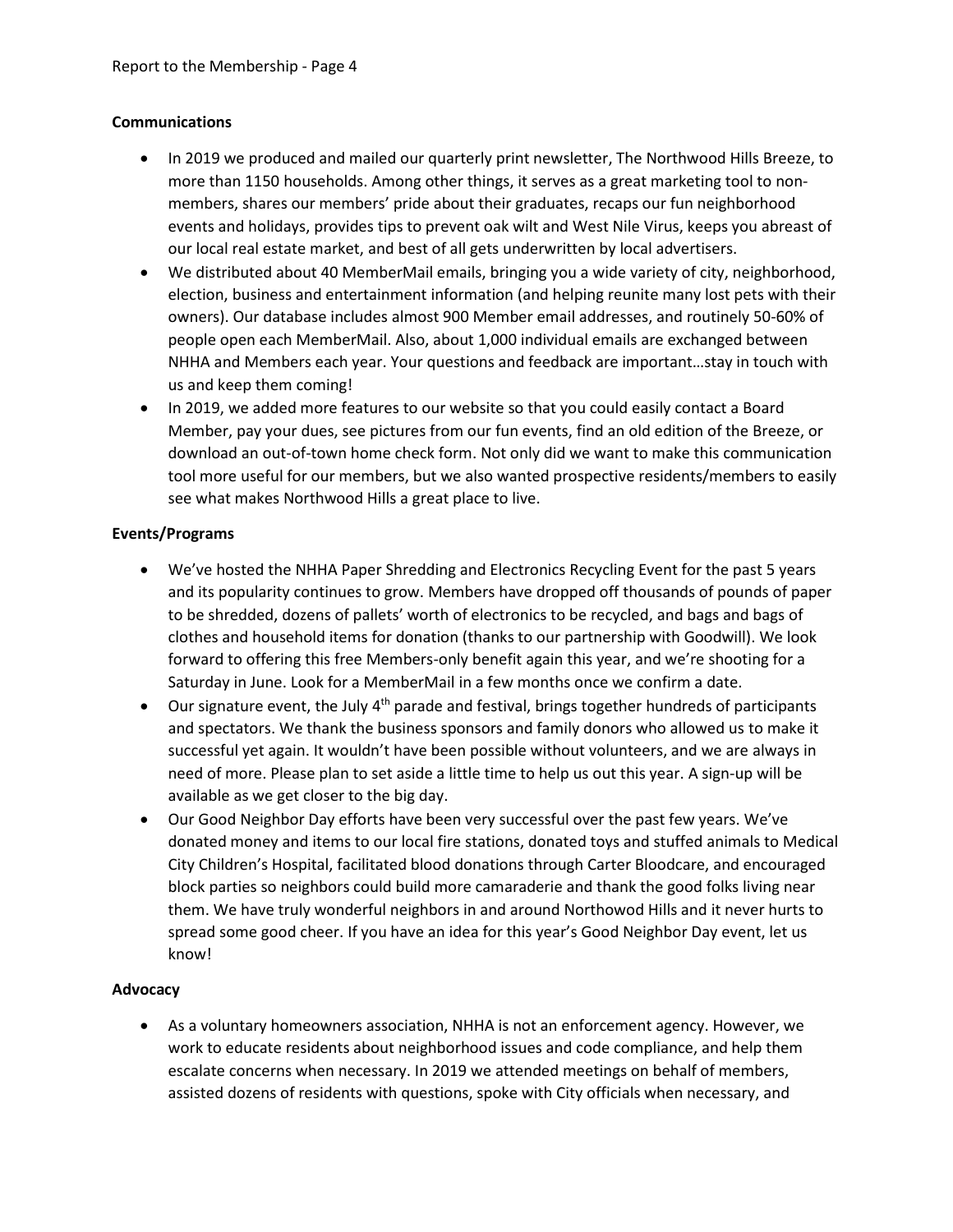disseminated helpful information in The Breeze and inside MemberMails. We are happy to help when possible, but we also encourage our residents to work with their neighbors when problems arise and use 311 when the City's assistance is needed.

#### *What about 2020?*

The 2020 budget provides the benefits and services you expect. It projects increased advertising revenue and more dues collected than 2019, as we look to make revenue growth a priority this year. It allows for a 112-hour per week security patrol schedule, with security accounting for about 65% of expenses. Other expense categories are consistent with prior years: Beautification, approximately 14%; communications, about 6%; membership benefits expense and programs account for around 5%.

**Only 4% of our expense budget is management expense, with the majority of that attributed to payment processing fees. This is credit to our directors and volunteers who donate nearly 2,000 hours annually, and often their own personal resources, to help defray costs.** 

You may have noticed we have allocated \$10,000 to Special Projects in 2020. We are discussing some projects that would beautify the neighborhood and we look forward to finalizing details and sharing the results with you throughout the year.

The NHHA budget is based on funding annual operating expense with membership dues and advertising sponsorships, and dipping into the reserves for wise investment in improvements and projects of larger scope. NHHA is an active, inclusive and completely voluntary HOA, with volunteer leaders who do not take your membership lightly. Your Board and Officers believe it's important to carefully consider how membership funds are spent, and to be accountable to members for our actions and management. That's why we send you this report. If you have any questions about our activities, our records, our finances or our procedures, please ask…we are here to serve you.

Thank you for reading this year's Report to the Membership, and we hope our progress and plans earn your continued confidence and renewal.

Cordially,

Janet Marcum, on behalf of the NHHA Officers and Board of Directors

president@northwoodhills.org